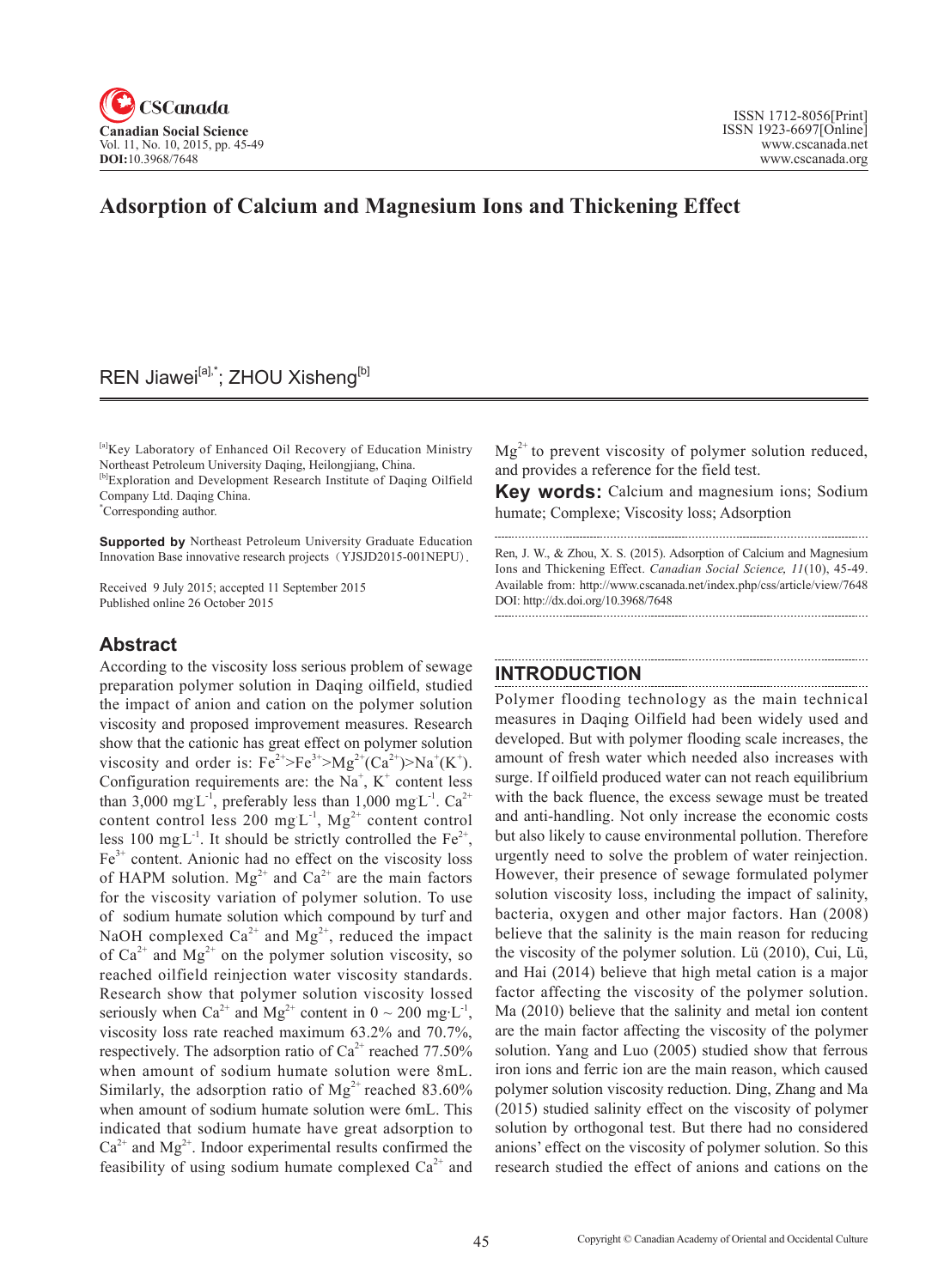viscosity of polymer solution. What is more, proposed the use of sodium humate complex calcium and magnesium ions in wastewater to reduce the impact of calcium and magnesium ions on the polymer solution viscosity (Ross & Peter, 1996). Provide a reference for reducing high concentration calcium and magnesium ions in the field sewage treatment.

### **1 EXPERIMENTAL**

#### **1.1 Experimental Drugs and Equipment**

(a)  $CaCl<sub>2</sub>$ , MgCl<sub>2</sub> were both analytical grade (Producted from Harbin chemical reagents plant). Humic acid sodium mixture configure by the NaOH  $(2 \text{mol} \cdot L^{-1})$  and peat solution (0.369 g·L<sup>-1</sup>), after a period of uniform heating by electric furnace and then take the upper liquid (Han, Yang & Zhang, 1999). Polymer: HPAM

(polyacrylamide, average molecular weight 25,390,000), producted from Daqing Refining and Chemical Company. The sewage selected from Lamadian and water quality analysis are shown in Table 1.

(b) The main instruments and equipments include Brinell DV-II viscometer(Produced from the American company Brookfield), HAAKE rheometer (Produced by Germany), MYP11-2 type magnetic stirrer (Produced from Shanghai), DK-98-Ⅱ type electronic universal electric furnace (Produced from Tianjin) and Setra-EL-410S electronic balance(Produced from American).

### **1.2 Experimental Methods**

Preparation polyacrylamide solutions of the mass concentration of  $1,500$  mg·L<sup>-1</sup> and then heated for 2 hours at 45℃. Then measured the apparent viscosity with HAAKE rheometer and Brinell viscometer at  $45^{\circ}$ C, 7.34 s<sup>-1</sup> (Wang, Cheng & Wu,1998).

#### **Table 1 The Sewage Water Quality Analysis of La**

| <b>Sewage Source</b> |                        |           |                             |       |                  |                 |    |                              |                 |                 |
|----------------------|------------------------|-----------|-----------------------------|-------|------------------|-----------------|----|------------------------------|-----------------|-----------------|
|                      | $K^+$ +Na <sup>+</sup> | $Ca^{2+}$ | $\mathbf{M}\mathbf{g}^{2+}$ | CI    | HCO <sub>3</sub> | CO <sub>2</sub> | Fe | SO <sub>4</sub> <sup>2</sup> | <b>Salinity</b> | Viscosity/mPa-s |
| La                   | .278.6                 |           | 9.4                         | 842.7 | 1376.1           | 95.8            |    | 3.0                          | 3638.4          |                 |

### **2 RESULTS AND ANALYSIS**

### 2.1 Effect of Na<sup>+</sup>, K<sup>+</sup> on the Polymer Solution Viscosity

Added sodium ions and potassium ions to the polymer mother liquor, the viscosity measurement results are shown in Figure 1.



#### **Figure 1 The Effect of Na+**、**K+ on the Viscosity of the Polymer Solution**

From Figure 1 we can see that the viscosity of polymer solution has been declining with the amount increase of sodium ions and potassium ions. What is more, the effect on viscosity of sodium ions ia larger than potassium ions. But viscosity decline slowing when sodium ions and potassium ions' content more than  $2000 \text{ mg} \cdot L^{-1}$ . This is because the concentration of sodium ions increase

the negative charges of polymer molecules carboxylate ions become weaken, at the same time, the electrostatic repulsion between the molecules and inside polymer molecules are also become weaken (Wang, 1999). And molecular structure curl, internal friction reduction between molecules. For this reason, sodium ions and potassium ions' content must less than  $3,000 \text{ mg} \cdot L^{-1}$ , and it should be better less than  $1,000 \text{ mg} \cdot L^{-1}$ .

## **2.2 Effect of Mg2+, Ca2+ on the Polymer Solution Viscosity**

Added calcium and magnesium ions to the polymer mother liquor, which diluted with deionized water (Taylor, 1995), the viscosity measurement results are shown in Figure 2.



#### **Figure 2 The Effect of Ca2+, Mg2+ on the Viscosity of the Polymer Solution**

From Figure 2 we can see that the solution viscosity exist heavy losses when calcium and magnesium ions' content in  $0-200$  mg·L<sup>-1</sup> With calcium and magnesium ions content raise, the viscosity of polymer solution loss increase. The polymer solution viscosity reduction because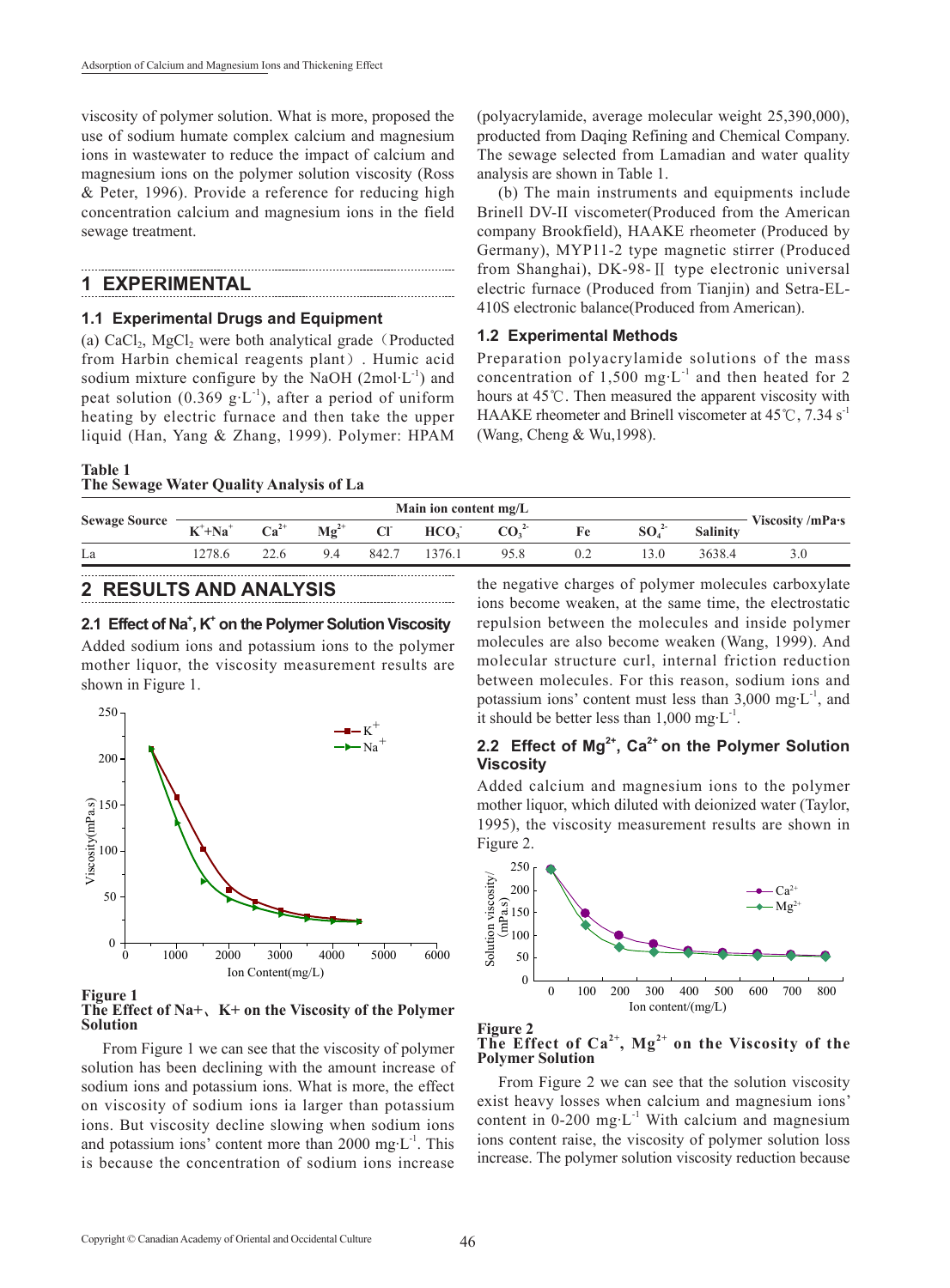calcium and magnesium ions caused polymer molecule condensation and molecular chain contraction (Chen, Song & Fan, 1998), simultaneously occured hydration, resulting in polymer flocculation and sedimentation (Aoba, Moreno, & Shimoda, 1992). However, the effect of calcium ions on polymer solution viscosity less than magnesium ions, because the ionic radius of calcium ions large than magnesium ions, calcium ions polarity and the ability of compression the electric double layer less than magnesium ions after ionizing (Jing, Wang & Han, 2008). Thus calcium ions and magnesium ions' content generally requires less than 200 mg $\cdot L^{-1}$ .

# **2.3 Effect of Fe2+, Fe3+ on the Polymer Solution Viscosity**

Added fresh  $FeSO<sub>4</sub>$  and  $FeCl<sub>3</sub>$  solution into the polymer mother liquor, which diluted with deionized water. The viscosity measurement results are shown in Figure 3.



**Figure 3**



From Figure 3 we can see that the viscosity of polymer solution had a sharp decline and then the viscosity curve of polymer solution leveled off with ferrous iron ions content increase. The viscosity loss rate of polymer solution reached 81.92% when ferrous iron ions used 5 mg $\cdot$ L<sup>-1</sup>. From viscosity curve of polymer solution we know a little ferrous iron ions will have heavy influence on the viscosity of polymer solution (Zhao & Yue, 2005). This is due to the catalytic action of ferrous iron ions, polymer solution macromolecular chains produced degradation, thus reducing the viscosity of polymer solution (Li, Whitworth & Lee, 2003). With the increase of ferric ion content, polymer solution occurs flocculation lead to viscosity decrease of polymer solution, but the decline extent is far less than the impact of ferrous iron ions. So in the field need to strictly controlled ferrous iron ions and ferric ion content.

### **2.4 Calculate of Viscosity Loss Strength**

Added fresh  $FeSO_4$ ,  $FeCl_3$ ,  $MgCl_2$  and NaCl solution into the polymer mother liquor, which diluted with deionized

water. Then prepare single factors of sewage with 1,500  $mg \cdot L^{-1}$  mass concentrations determine the initial and after 40 days' viscosity.

Determine the *ξ* as viscosity loss rate, calculated as follow (Doran, Carini, Fruth, Drago & Leong, 1997):

$$
\xi = \frac{\eta - \eta'}{\frac{\eta}{\eta_{\text{dio}}}}\tag{1}
$$

There,  $\zeta$  is viscosity loss rate, mPa·s/(mg· L<sup>-1</sup>·d<sup>-1</sup>);  $\eta$  is the initial viscosity of the polymer solution, mPa·s: *η*' is polymer solution viscosity after a period of time, mPa. s: *ηdio* is initial viscosity of the deionized water polymer solution, mPa·s; C is cation content of the polymer solution, mg·L<sup>-1</sup>; *t* is stability test time, *d*.

As it can be seen from Table 2, the affect order of the cation influence polymer solution viscosity loss is:  $Fe^{2+}$  $Fe^{3+} > Mg^{2+} (Ca^{2+}) > Na^{+} (K^{+})$ 

| Table 2                               |  |
|---------------------------------------|--|
| The Result of Cationic Viscosity Loss |  |

| Ion type                                        | $\mathbf{Mg}^{2+}$ | $\mathbf{Fe}^{3+}$ | $Na+$ | $\mathbf{Fe}^{2+}$ |
|-------------------------------------------------|--------------------|--------------------|-------|--------------------|
| $\zeta/mPa\cdot s/(mg\cdot L^{-1}\cdot d^{-1})$ | 28.09              | 227.68             | 0.027 | 591.62             |

Experimental results show that ferric ion had the greatest impact on polymer solution viscosity, and followed were calcium and magnesium ions, potassium and sodium ions had the minimum effect. However, consider the actual block factors, the block had less ferric ion, and therefore the main factors affecting the viscosity of the polymer solution are calcium and magnesium ions. Thereby increasing the viscosity of the polymer solution when preparation polymer solution should first be removed by calcium and magnesium ions.

**2.5 Effect of Anionic on Polymer Solution Viscosity**  Added the NaCl, NaHCO<sub>3</sub>, Na<sub>2</sub>CO<sub>3</sub> and Na<sub>2</sub>SO<sub>4</sub> into the polymer mother liquor, which diluted with deionized water (Pellegrino, Gorman & Richards, 2007). The viscosity measurement results are shown in Figure 4. Figure 4 is a viscosity curve of polyacrylamide solution with each inorganic salt concentration change. As it can be seen, in the same cation concentration, NaCl, NaHCO<sub>3</sub>,  $Na_2CO_3$  and  $Na_2SO_4$  made polymer solution viscosity decreased slightly, but there had been little difference between values. This results description that anion had no effect on the viscosity of polymer solution, this minor difference of viscosity change due to different PH value of the solution (Gulde, Heatley, Karanfil, Rod & Myers, 2003). While from Figure 4 we can see that, polymer solution viscosity decreases with the increase of the concentration of the cationic. This further validate that anion had no effect on the viscosity of polymer solution when there had same cation, and the viscosity changes are mainly from the cation affected (Bradley, 2000).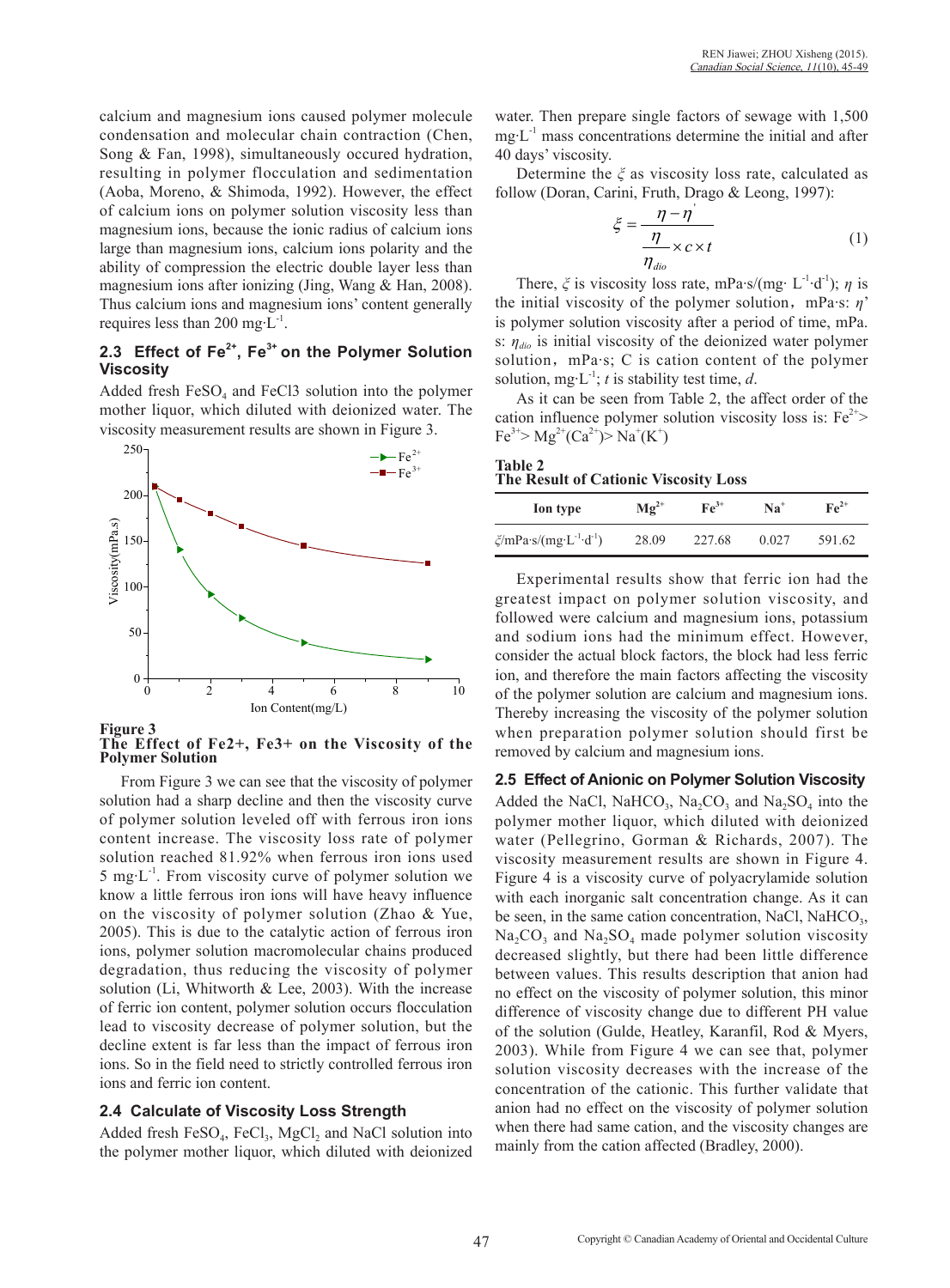

**Figure 4**

### **The Effect of Anionic on the Viscosity of the Polymer Solution 2.6 Humic Acid Sodium Adsorption Thickening Effect on Calcium and Magnesium Ion**

Humic acid not only has a variety functional groups but also has complex structure (Sirivedhin, McCue & Dallbauman, 2004), which has a strong adsorption properties and reactivity (Aoba, Moreno, & Shimoda,1992). Since the negatively charged of humic acid sodium surface can react with heavy metal ions, which will take advantage of ions exchange, coordination reaction and adsorption to remove calcium and magnesium ions. However, humic acid is expensive, it can be formulated with NaOH and peat instead humic acid sodium to treat the calcium and magnesium ions in sewage (Anazaw & Ohmori, 2001). The adsorption results are shown in Figure 5.

From Figure 5 we know that adsorption on calcium ion increase with the mixture solution gain. The adsorption rate reached 77.50 percent when humic acid sodium used 8.0mL. However, appear a negative absorption rate when humic acid sodium amount is less than 1.5 mL. Because humic acid sodium mixture will release some calcium ion when adsorption calcium ions (Valentini, Maggi, Crespi, & Berzero, 2005). The effective adsorption group content small and calcium ion release content more than amount of adsorption when the mixture solution used less than 1.5mL, therefore appear a negative absorption rate. Magnesium ions also have the same trend. Mg2+ takes place ion exchange and complexation reaction with sodium humic the various effective action groups because Mg2+ has small radius and strong adsorption capacity. Adsorption on magnesium ions increase with the NaOH and mixture solution gain. The adsorption rate of magnesium reached 83.60% when mixture solution amount reach 6.0 mL, showing the effect of magnesium ion adsorption is better than calcium ion. With further increase in the amount of humic acid sodium adsorption rate of increase leveled off, humic acid sodium complexing balanced with calcium and magnesium ion (Adoor, Manjeshwar, Bhat & Aminabhavi, 2008).



Amount of humic acid sodium mixture solution/(ml)

**Figure 5** The Adsorption Effect of Ca<sup>2+</sup> and Mg<sup>2+</sup>



**Figure 6 Viscosity Variation Curve With the Amount of Humic Acid Sodium**

Figure 6 shows the viscosity variation curve with the amount of humic acid sodium. It found that when humic acid sodium amount is less than 3mL, the viscosity increases slowly, when the amount between 3-8 mL, the viscosity increased rapidly, indicating the effect of calcium and magnesium ions completed preferable. And when the amount of humic acid sodium reached 8mL the viscosity of polymer solution achieves the highest 104.6 mPa·s, at this time had the best complex effect. But the viscosity of polymer solution reduces when the amount of humic acid sodium increases again. The reason is the completing agent has reached equilibrium with the calcium and magnesium ions, reduced the impact of calcium and magnesium ions on the solution viscosity (Slaveykova, Dedieu, Parthasarathy, & Hajdu, 2009). Therefore, it cannot have great influence on the viscosity of polymer solution by increasing amount of humic acid sodium.This method enables recovery of sewage reached oilfield reinjection